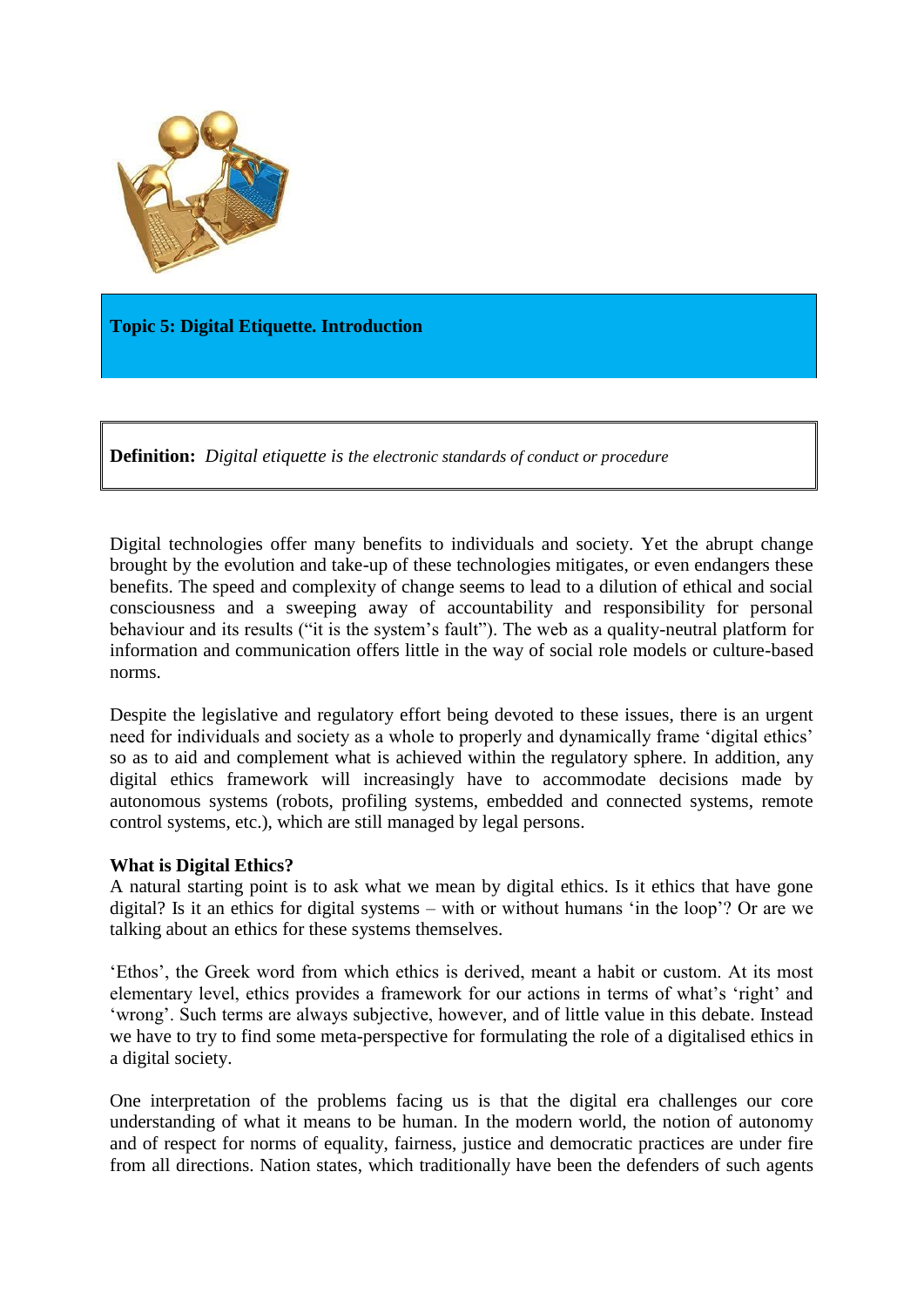and rights, are being weakened by neo-liberalism and globalisation. Increasingly their power is being passed to international institutions, such as the European Court of Justice and the World Trade Organisation, over which there are few democratic controls. In turn, these institutions struggle against the collective power of multinational corporations, such as Google, Apple, Microsoft and Facebook, which increasingly dominate the internet space. The citizen gets caught in the middle here, becoming radically disempowered. Citizen activists and NGOs can occasionally counter the drifts towards 'digital feudalism', sometimes in collaboration with the rule of law and the nation state, but they lack an effective voice.

Technology is not neutral but embedded with certain values. The imbalance in power between individuals/users and service providers (both commercial and public) is leading to a loss of agency. Technology is available but we may not be controlling it to the extent that we thought we were. A crucial question is whether we can design systems that empower users, and so restore human agency, and what this means in reality.

Some observers saw the issue in terms of a crisis in human rights. Taking an analogy from mathematics: at the beginning of the 20th century mathematicians thought that their field was fully mapped and understood, and that there was nothing more to be discovered. However, pioneers such as Dirac and Schrödinger showed this not to be the case. Their research not only opened new avenues, it challenged the very foundations on which mathematics was based, leading to totally new perspectives. Arguably, we face a similar situation today in relation to human rights. In the digital era, we need to redefine how we think about human rights based on new foundations. Fundamental rights to security, to privacy and human dignity, and to freedom of expression and information contain inherent conflicts and contradictions. It is not simply a matter of 'balancing' one right against another, but rather of fundamentally rethinking human rights to fit our situation.

Unwrapping these issues further, it is clear that there is no such thing as 'total security'. We should abandon the binary logic which says we are either secure or not. Rather we should think more in terms of a continuum and thresholds, with appropriate checks and balances.

Privacy, too, is an evolving concept. The notion of privacy is deeply rooted in social, historical and cultural factors and behaviours which are themselves changing. Through digital technologies, increasingly we see an overlap between private and public spaces and selves. What does privacy mean in a society characterised by massive data sharing? The idea that 'we have nothing to fear if we have nothing to hide' must be refuted. Society must allow people to do things in secret and in a private way if it is to function harmoniously. Privacy is contextual and directional: for example, we expect and adopt different levels of privacy with our doctor than with our family.

**Digital etiquette**, or netiquette as its sometimes called, is a basic set of rules you should follow in order to make the internet better for others, and better for you. It's just as important to treat people with courtesy and respect online as it is in real life. When you instant message, chat, or email someone over the Internet, they can't see your face to tell if you're teasing them or saying something in jest. How do you practice good Netiquette? It's simple – just treat others as you want to be treated – with courtesy and respect. People know these rules but usually do not follow when using the Internet. This includes hacking others computer, downloading illegally, plagiarism and using bad language on the Internet. Not a lot of schools teach students how important it is to follow these rules that everyone knows. If all of us follow this it could make the Internet a better space to share and use.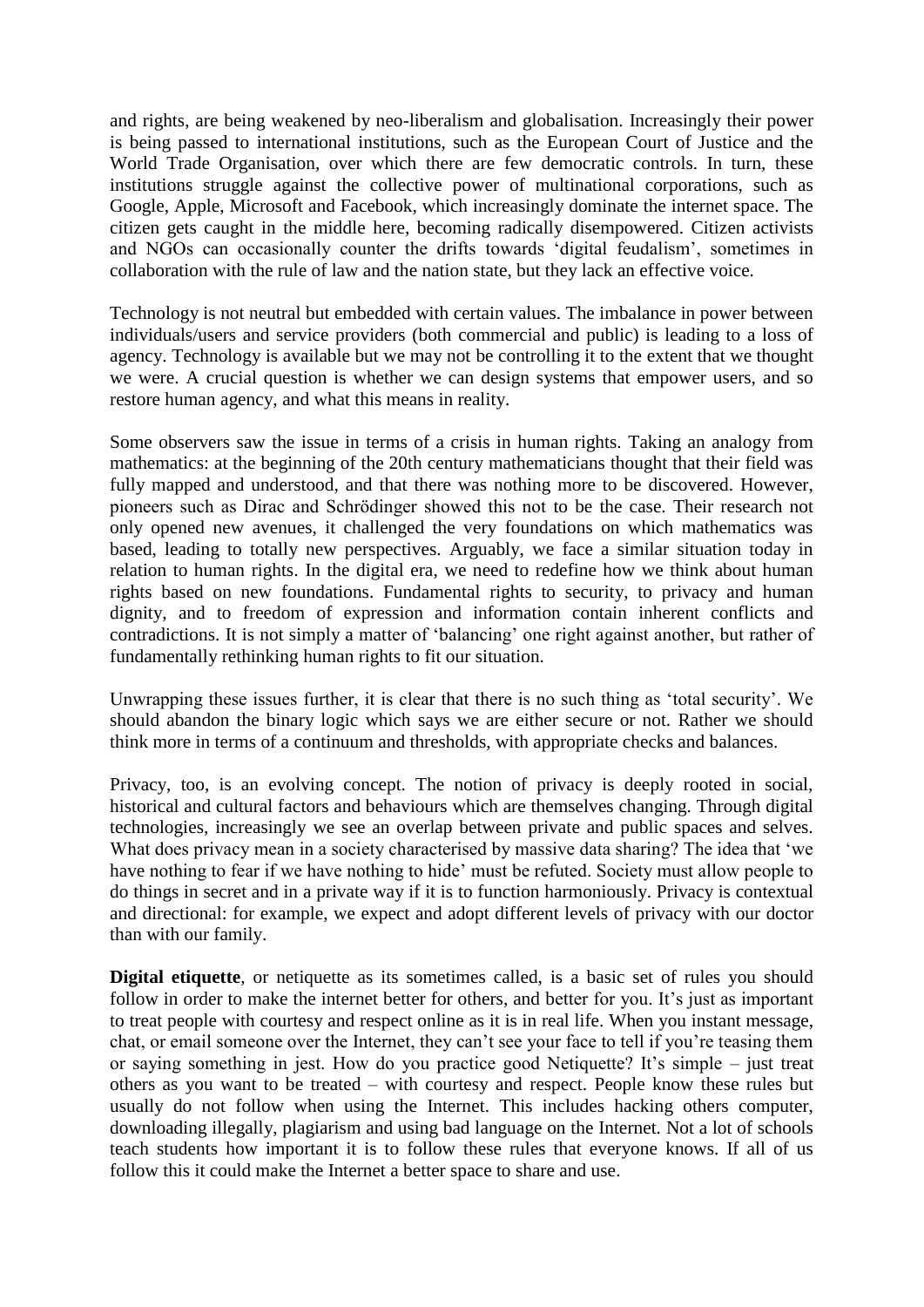Techdirt did a study that showed that many people purposely responded to emails late at work, because replying to quickly implies that they do not have enough work to do. However, it appears the situation may be somewhat different when it comes to instant messaging and SMS (txt) messages. A study in the UK among office workers found that many consider it to be rude if you don't reply to IM or SMS messages quickly. That's the difference between synchronous and asynchronous communication. Even if email and text messaging may seem similar, it appears people have different expectations of different types of messaging.

It seems today that most students do not know what digital etiquette is and they are offended on the Internet. According to these results teenagers are badly influenced on the Internet by inappropriate language and bullying or offending others for fun. The do not know how big the consequences can get. Today it is important that students learn and know about digital etiquette because it will be more and more in important.

Responsible digital behavior makes every user a role model for students. Students watch how others use a technology and assume if others can use it in that manner, so can they. The problem with teaching digital technology is that few rules have been established for the proper use of these devices. The proliferation of new technologies has created a steep learning curve for all users. Some users are more adept and in tune than others, and those who lag behind often do not understand the subtle rules that have emerged among early adopters.

## **Essential questions**

*Are students aware of others when they use technology? Do students realize how their use of technology affects others?*

In the past, it was up to parents and families to teach basic etiquette to their children before they reached school. The problem with the new technologies is that parents have not been informed about what is appropriate and what is not. Very often, parents and students alike are learning these technologies from their peers or by watching others use the technology. School technology teams are in a better position to teach kids appropriate digital etiquette.

This can be a difficult process for both students and their parents. Behavior that may be considered poor digital etiquette by older users may be viewed very differently by students. According to a Cingular Wireless survey on mobile phone etiquette, 39% of users said they would answer a ringing phone while having a face-to-face conversation (Greenspan, 2003). In the past, it was polite to excuse oneself from a conversation before doing something else, but today those rules have been bent almost to the breaking point. And with new uses of the technologies (such as texting and social networking) it makes the process even more difficult.

When students see adults using technologies inappropriately, they assume that this is how they should act. This leads to more inappropriate technology behavior. This cycle must be broken soon, as more technologies are coming along and making this process even more difficult. The new technology tools can be seen on TV and in movies, and their use has become mainstreamed. With the lens of digital citizenship, people can evaluate their own technology use, as well as technology use by others. A good digital citizen seeks out feedback from others to evaluate their use of technology, and then makes personal adjustments based on this feedback.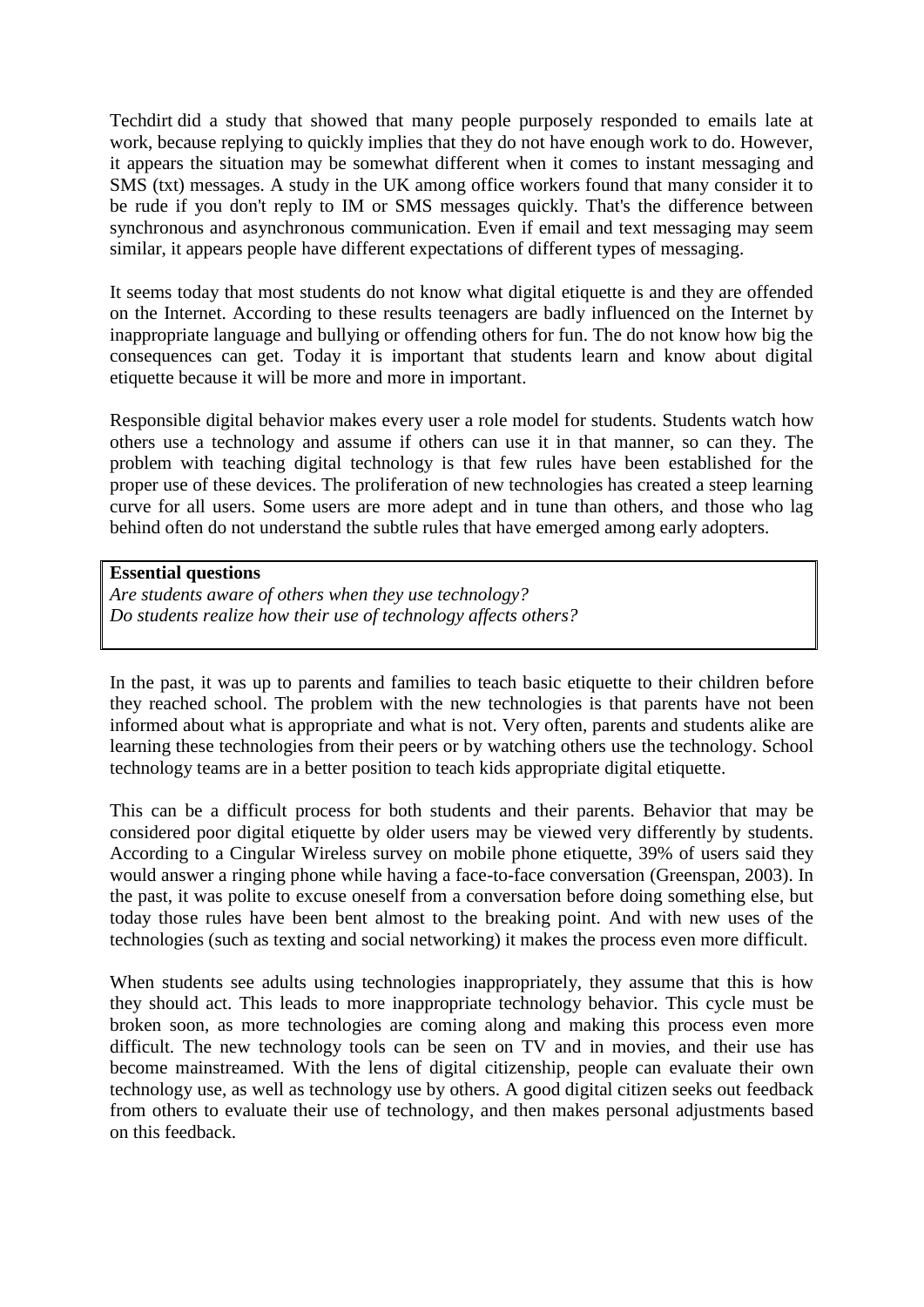As members of a digital society, we are asked to do what is best for the larger group. To do this, we must think about how our technology use affects others. Good digital citizens respect others and learn ways to use technology courteously and effectively.

But not one will develop the perfect solution to the ethical dilemmas that we are facing today. And we should not look for perfect solutions. We need to see these as what they are and we need to acknowledge the context they are evolving in. They are experiments and we are in an age of experimentation where laws, technology and not the least our limits as individuals are tested and negotiated on a daily basis. It's the sum of all the efforts in the name of "ethics", "privacy" and "human dignity" that will pave the way into an ethical technological future.

The following **Netiquette** information came from <https://tech.blorge.com/>

# *1. Keep e-mails short and to the point*

Office e-mail has a specific business purpose such as getting results, communicating an important fact or getting a response. The chances of quickly accomplishing that purpose increase when your e-mail is short, easy to understand and gets to the point.

# *2. Write the action you are requesting and topic in the 'subject' line*

Describe what you need the recipient to do and the topic in the "subject" line. Something short and to the point. For instance: "Please review Jones proposal letter;" or "Need blueprint for Jones project." By clearly identifying the purpose of your e-mail in the subject line, the recipient will quickly know what you are writing about; it's easy to find; and it separates your e-mail from spam.

# *3. Check your grammar and spelling*

Grammar and spelling are often overlooked, but remember that your e-mail may be going out to a client, a prospective client, your employees or maybe your boss. You want to look smart, not sloppy. Use any built-in spell check before sending an e-mail.

# *4. Be cautious. Think before you send an e-mail*

It's so easy to hit the "reply" button and write a message. This can be a problem if you act spontaneously. Temper and tone matter. In most instances, once an e-mail is sent, it's gone. You cannot take it back. So if you have written any harsh words or forwarded an inappropriate e- mail to several colleagues and inadvertently added your boss's name to the distribution list, once you hit "send" they will be reading it shortly.

## *5. Remember that e-mail is not private*

When you send an e-mail to someone, it goes through many networks before it reaches your recipient and may even leave copies of your e-mail on a server, which can be accessed. It may seem as though you are communicating only with that person (and in most instances you are); however, your e-mail can be forwarded by the recipient to others. A number of companies, including Verizon, offer e-mail encryption products, which encrypt a sender's e-mail message and digitally sign it. The services also verify and authenticate that the message has not been altered and prevent it from being opened by anyone except the intended recipient. Additionally, users can lock e-mails so that they cannot be viewed by others.

# *6. Use out of office response, if available, to alert others of your absence*

Many e-mail systems and services let you set up an automatic reply advising senders that you are not available. For efficiency of communications, trigger this auto-reply tool when you are away so senders know not to expect a timely response.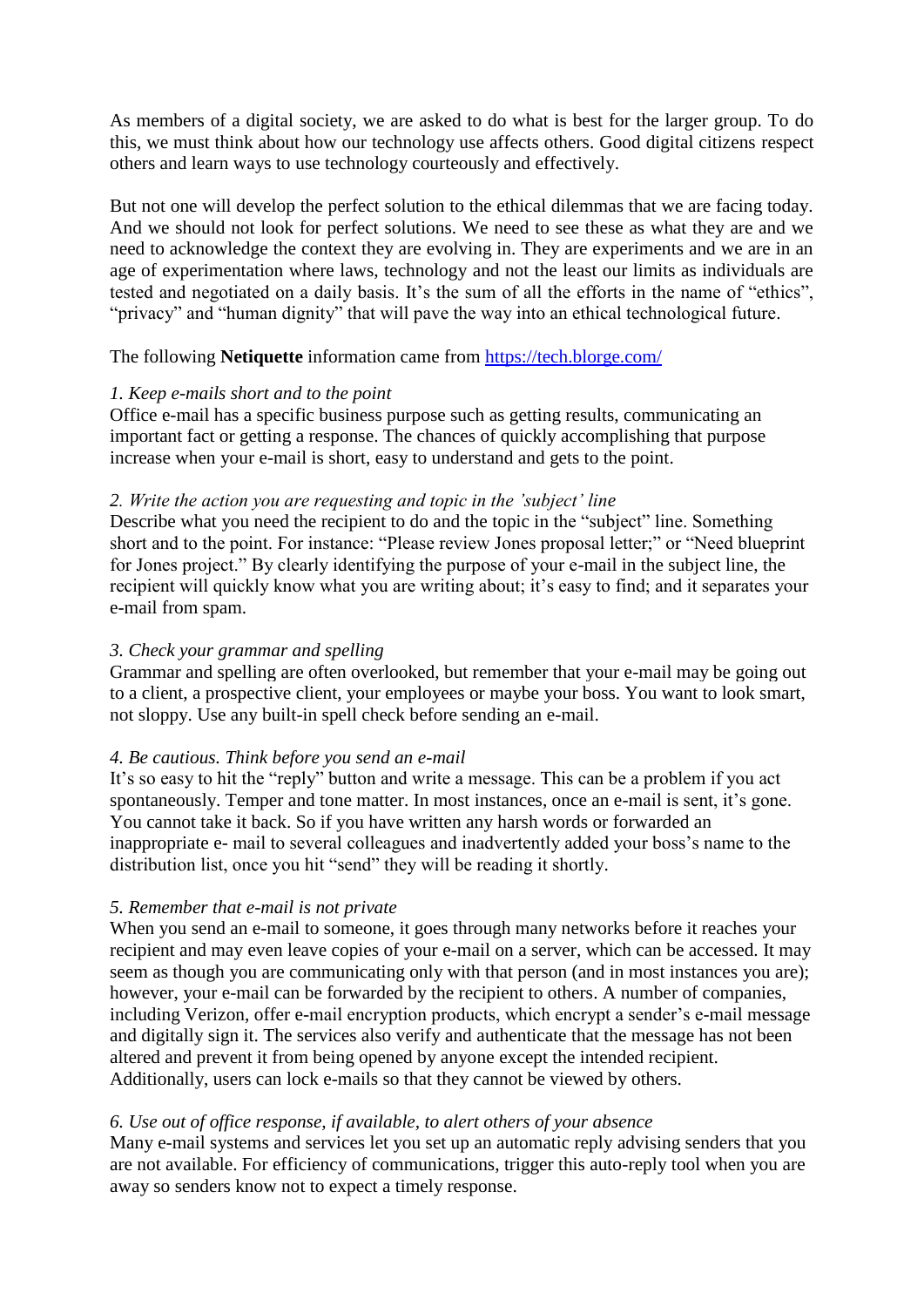## *7. Keep it strictly business*

It is best not to use the business e-mail systems for personal communication. Use your personal e-mail instead.

#### *8. Be courteous, considerate and responsible when writing an e-mail message*

Communication via e-mail is often considered informal, but you shouldn't treat it that way. Remember, your e-mail may be going to your boss, your clients, your prospective clients, your colleagues. Be courteous and reply in a timely manner. It's good to have a signature in your e-mail so the recipient can easily contact you. Additionally, it clearly identifies you and your company. Before e-mailing a large file, it's wise to alert the recipients to be sure they want the file and in case they need to make room for it.

#### *9. Keep your computer virus free*

Lastly, make sure your computer is virus-free because you don't want to be the person sending everyone a virus.

#### *10.Use technology in ways the minimize negative effects on others*

Technology is a great way to connect us all, but can also be used to cause harm onto others. Harm isn't necessarily talking about physical harm, it can also mean losing a persons files on the computer, or actual possessions, like money or property. Just like in actual society, you should not be trying to harm others, and others should not be trying to harm you. For example, hackers do this all the time. Watch out for them.

## *11.Use technology when it is appropriate*

Sometimes, it's not a good idea to use technology. For example, say person A (we'll call him Bob) is sitting near to person B (we'll call him Joe.) Joe and Bob are having a disagreement over something such as messing up an assignment, etc. Joe decides to write a long, grueling and very inflammatory email. STOP. Person C (Mr. Jorb, the teacher) suggests that instead of writing an email to someone sitting near you, you can discuss it in a civilized manner after class. Should Joe have written the email, they may get into a larger argument, and someone could get hurt. However, if they discuss it after the said class, then they can be civilized and maybe become friends again.

#### *12.Respect others online: no cyber bullying, flaming, inflammatory language, etc.*

You should not abuse other people online example sending them a message insulting there weight or size, you should also not curse at people online and you should not send spam messages because every time they check their message they will think they have a real message (and this wastes their time). You should also not repeat E-mails because every time someone checks there E-mail they will get loads of the same E-mail and that wastes their time because they think each E-mail they get is different and it is not. You should also not download programs onto public computers. You should not get addicted to being on computers or gaming consuls because you might loose your friends. You should be on an appropriate amount about 2-5 hours a day. Don't let electronics take over your life example they become so addicted that they can't get off and when they can't play they try to hurt them selfs just to get back on, and they cry for a few days if they loose something like a game or item in a game. You should not send inappropriate messages.

*13. The last but most important rule is "respect others as you way you want to be respected."* Don't change peoples account if you know their password and don't change peoples computer background if they are not looking. You should not try to send viruses to other peoples